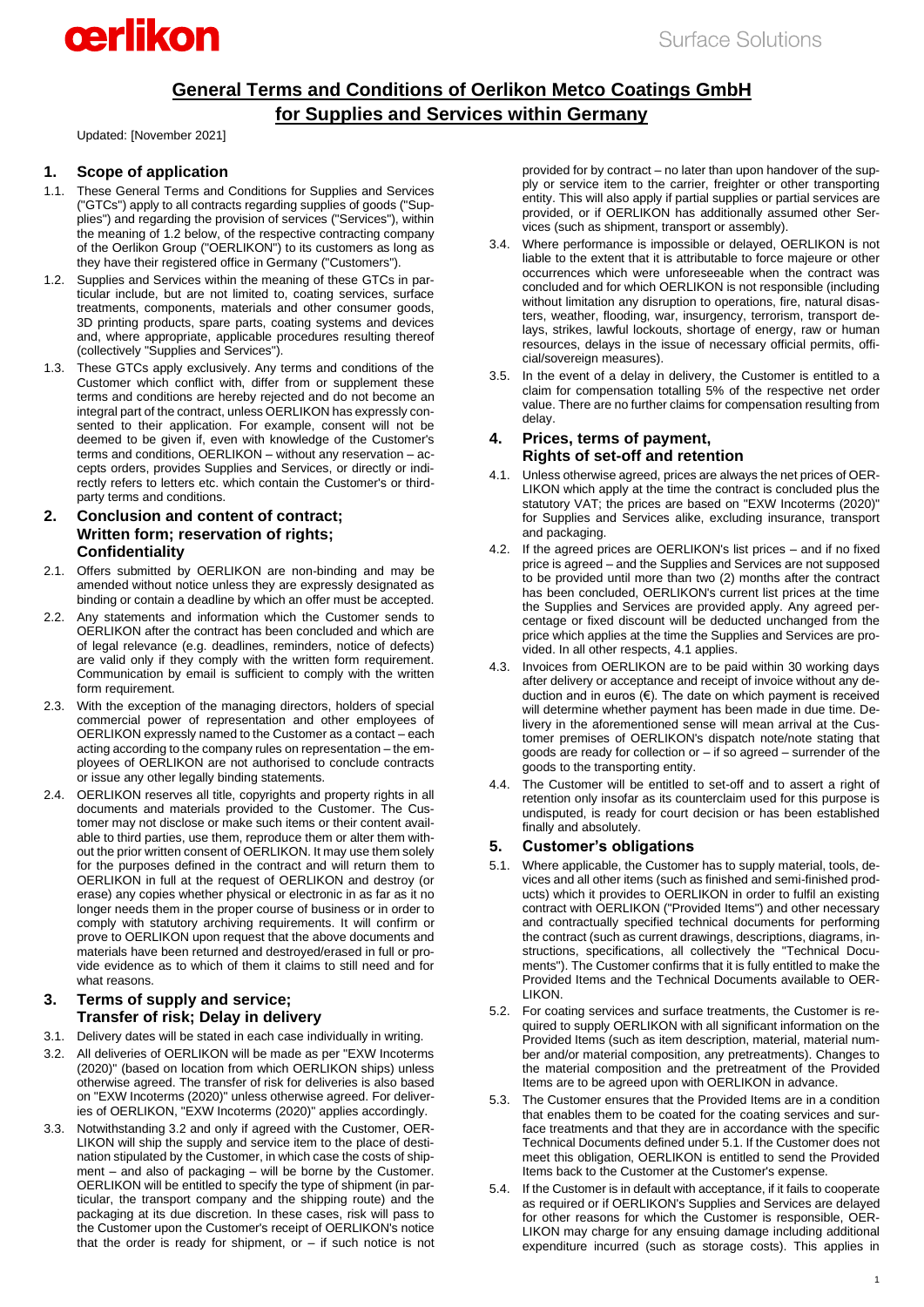particular in the event that the Customer does not supply the Provided Items in a condition that enables them to be coated in due time. Delivery dates/times will be extended automatically by an appropriate period if the Customer does not fulfil its contractual obligations or other duties to cooperate or other obligations.

#### <span id="page-1-0"></span>**6. Warranty for defects**

- 6.1. OERLIKON is liable for defects according to the legal provisions unless regulated otherwise in this clause [6.](#page-1-0) In contracts regarding Supplies and Services, OERLIKON is entitled to the right of choice in relation to the type of subsequent fulfilment.
- 6.2. Material defects
	- OERLIKON is not liable
		- for defects which are attributable to missing, incorrect, incomplete or inaccurate information provided by the Customer when placing the order:
		- for defects attributable to the unsuitable nature of the Provided Items (such as material defects, processing residues or other foreign bodies, improper heat treatment, rust stains, solder joints), insofar as the unsuitability of the Provided Items was not obvious to OERLIKON;
		- for the emergence of stains and other defects not visible before the coating services and surface treatments due to increased contrast in the respective process;
		- for the reduced corrosion resistance of stainless steels caused by coating performance and surface treatments;
		- for corrosion in an electrolytic environment. This applies only if the Customer did not indicate the electrolytic environment of the operating site in writing before placing the order
		- for defects attributable to an error in the CAD file or template provided by the Customer or a faulty transfer of data to the CAD file. OERLIKON is also not liable for the suitability for a specific purpose, unless such a purpose has been agreed in writing. If the CAD file is delivered by the Customer for 3D printing products, it must indicate for which 3D printing process the CAD file is intended. If this information is missing and a defective 3D printing product results from choosing a printing process which was not intended, OERLIKON is not liable for this defect;
		- for biocompatibility, sterility or other properties typically required in medical technology, provided that the Supplies and Services are those typically used in medical technology.
- <span id="page-1-1"></span>6.3. Legal defects

a) According to this clause [6.3,](#page-1-1) OERLIKON is responsible for ensuring that the supply and service items in the countries of the European Union and Switzerland are free of industrial property rights of third parties. OERLIKON and the Customer will inform each other without delay if claims are filed against them owing to the infringement of such rights.

b) Claims arising from infringement of industrial third-party property rights or copyright are excluded if the infringement is attributable to a directive issued by the Customer, a modification initiated by the Customer or use of the supply or service item by the Customer in a manner which is inconsistent with the contract. OER-LIKON does not warrant the admissibility of the coating services and surface treatments of a Provided Item or of an item commissioned by the Customer.

c) In the event that a supply or service item of OERLIKON infringes an industrial property right or copyright, OERLIKON will be entitled to render subsequent performance in such a way that the rights of third parties are no longer infringed, but the relevant supply or service item still has the contractually agreed function.

- 6.4. Claims due to defects will become statute-barred within one year of handover or acceptance, unless a case exists like the one in [7.1.](#page-1-2) In such a case, the Customer's claims become statute-barred within the statutory time limits.
- 6.5. Any claims for compensation caused by defects exist only according t[o 7.](#page-1-3)

# <span id="page-1-3"></span>**7. Liability;**

## **Duty to inform with regard to official measures**

- <span id="page-1-2"></span>7.1. OERLIKON is liable under statutory provisions in the event of intent, gross negligence, culpable injury to life, limb or health, assumption of a warranty or a procurement risk and in the event of liability under the German Product Liability Act (*Produkthaftungsgesetz*).
- 7.2. In addition, OERLIKON is liable in the event of culpable breach of material contractual duties, thus such duties the fulfilment of which make the due performance of the contract possible in the first place, and on compliance with which the Customer generally depends and may depend. In such event, however, OERLIKON's liability is limited to damage that is typical of this type of contract and that was foreseeable at the time the contract was concluded.
- 7.3. Any further liability is excluded.
- 7.4. To the extent OERLIKON's liability is excluded or limited pursuant to the provisions above, the same will apply to the personal liability of the corporate bodies, legal representatives, employees and other vicarious agents of OERLIKON.
- 7.5. If official measures are undertaken at or against the Customer (in particular with respect to product safety law) which would lead to the Supplies and Services provided by OERLIKON (in particular official measures regarding market monitoring, such as instructing withdrawal or recall) or if the Customer intends to take its own such measures (in particular report to a market monitoring authority or a recall) it will inform OERLIKON without undue delay in writing. This also applies in each case if the Customer learns of such measures at or against its purchaser(s).

#### **8. Acceptance**

- <span id="page-1-4"></span>8.1. To the extent that the Supplies and Services require acceptance by law or according to a separate contractual agreement (for example in contracts regarding coating services and surface treatments) the Customer is required to carry out formal acceptance at the request of OERLIKON. Acceptance may not be refused on the grounds of immaterial defects. As a rule, acceptance will be carried out at the site from which OERLIKON ships unless otherwise agreed.
- 8.2. Pursuant to [8.1,](#page-1-4) Supplies and Services will be deemed to have been accepted if OERLIKON has given the Customer a reasonable period to accept and the Customer has not refused acceptance within this period stating at least one material defect. Supplies and Services of OERLIKON will also be deemed to have been accepted pursuant t[o 8.1](#page-1-4) if the Customer uses, integrates or otherwise (further) processes the Supplies and Services.
- 8.3. If the Customer is in delay of acceptance, it will bear any additional costs (for example costs for storage and custody).

#### <span id="page-1-5"></span>**9. Reservation of title**

- 9.1. OERLIKON reserves the title to the supply item for all Supplies until all claims to payment have been settled in full.
- 9.2. The Customer is not entitled to use, process, alter, combine, mix and/or sell the supply items subject to reservation of title of OER-LIKON or the items which replace them pursuant to the provisions of this clause [9](#page-1-5) which are also covered by retention of title (each a "Reserved Item") without the prior written consent of OERLIKON unless this is done within the Customer's ordinary course of business. In the event that the Customer sells the Reserved Item, all claims in the amount of the final invoice (including value added tax) arising from the resale against its purchasers or third parties will be assigned to OERLIKON already at this time.
- 9.3. The Customer will remain authorised to collect this claim even after such assignment; however, OERLIKON's authorisation to collect the claim itself will remain unaffected. OERLIKON undertakes to refrain from collecting the claim as long as the Customer meets its obligations to pay, is not in delay of payment and, in particular, no petitions to initiate insolvency proceedings have been filed and payments have not been suspended.
- 9.4. If the Reserved Item is processed or altered (section 950 German Civil Code, *BGB*) by the Customer, such processing or altering will always be carried out for OERLIKON as manufacturer in OER-LIKON's name and for OERLIKON's account. OERLIKON will directly acquire title in the newly created item or – if processing or altering makes use of materials belonging to two or more owners – pro rata co-title (fractional ownership) in it commensurate with the ratio of the value of the Reserved Item (gross invoice value) to the value of the other processed/altered materials at the time of processing/altering.
- 9.5. If the Reserved Item is combined (section 947 German Civil Code) or mixed or mingled (section 948 German Civil Code) with items which do not belong to OERLIKON, OERLIKON will acquire directly pro rata co-title in the newly created item commensurate with the ratio of the value of the Reserved Item (gross invoice value) to the value of the other combined, mixed or mingled items at the time of such combining, mixing or mingling.
- 9.6. The Customer will take out sufficient insurance cover for the Reserved Item insured against damage of all kind.
- 9.7. If the Customer is in default of payment or fulfilment of other obligations arising from the reservation of title, the remaining debts will become due immediately.

#### **10. Export Control**

10.1. Offers on Supplies and Services provided by OERLIKON are subject to the condition that their implementation will not be prevented by restrictions on the basis of national or international export control regulations (in particular those of the EU and U.S.), for example embargoes or other sanctions.